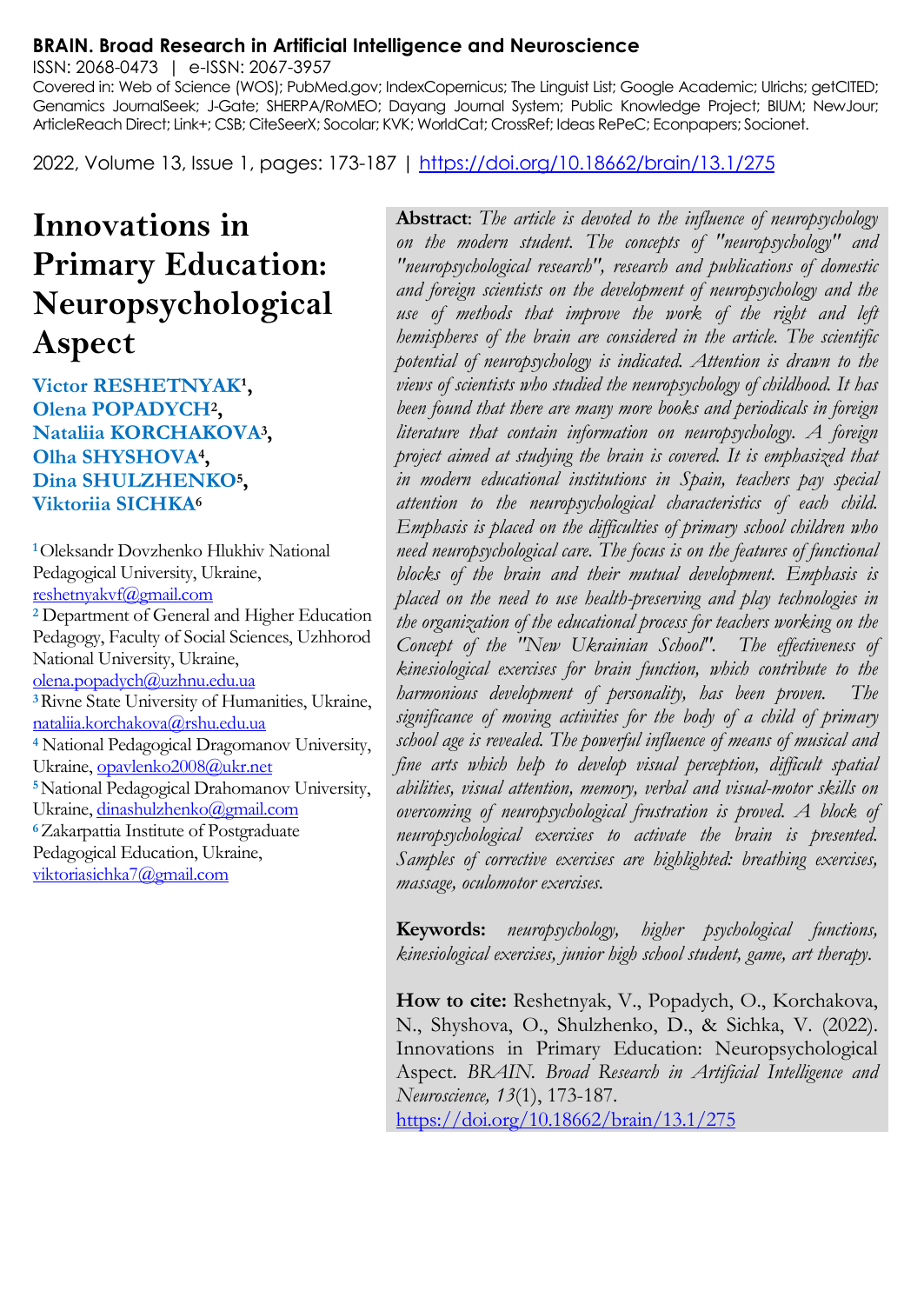## **Introduction**

According to the Concept "New Ukrainian School" now the priority in education should be personality-oriented learning, which aims to preserve the values of childhood, the need to humanize learning, personal approach, development of abilities of students, creating a modern educational environment that together provide psychological comfort and promote disclosure of children's creativity. Of course, the child's feelings and emotions play an important role in the learning process, and interest, selfconfidence, job satisfaction are factors that increase motivation to learn. As known, a modern 6-year-old child gets tired quickly when doing monotonous work. In addition, every year in educational institutions there is an increase in children who need special and long-term psychological and pedagogical support, speech therapy.

Factors influencing the child's development include deteriorating socio-economic and environmental conditions, infections, alcohol and other harmful habits of parents, as well as an undifferentiated approach to learning, inflated educational requirements that outpace the pace of children`s brain development.

Currently, NUS teachers are developing modern methods of teaching and working with children of primary school age. In addition, in their own experience, they feel the need in the importance to acquire knowledge exactly of neuropsychology, which will help teachers in the effective organization of educational activities.

It should be noted that neuropsychology is a separate branch of psychological science and practice, which began to take shape on the border of psychology, medicine (neurology and neurosurgery) and physiology. It has its own subject and specific tasks that are transformed and expanded during its development (Yatskiv, 2016).

As known, the founder of neuropsychology is a psychologist O. Luria, who worked in military hospitals, treated the wounded during World War II. Based on his own observations, the neuropsychologist identified new methods for studying disorders of higher mental functions in local brain lesions (Luria, 2018).

The term "higher mental functions" as a major factor in neuropsychology was introduced by L. Vygotsky. In addition, Lev Semenovich singled out the elementary mental functions, which, in his opinion, arise in society, on the basis of elementary congenital functions. Later, the psychologist asserted that elementary mental functions also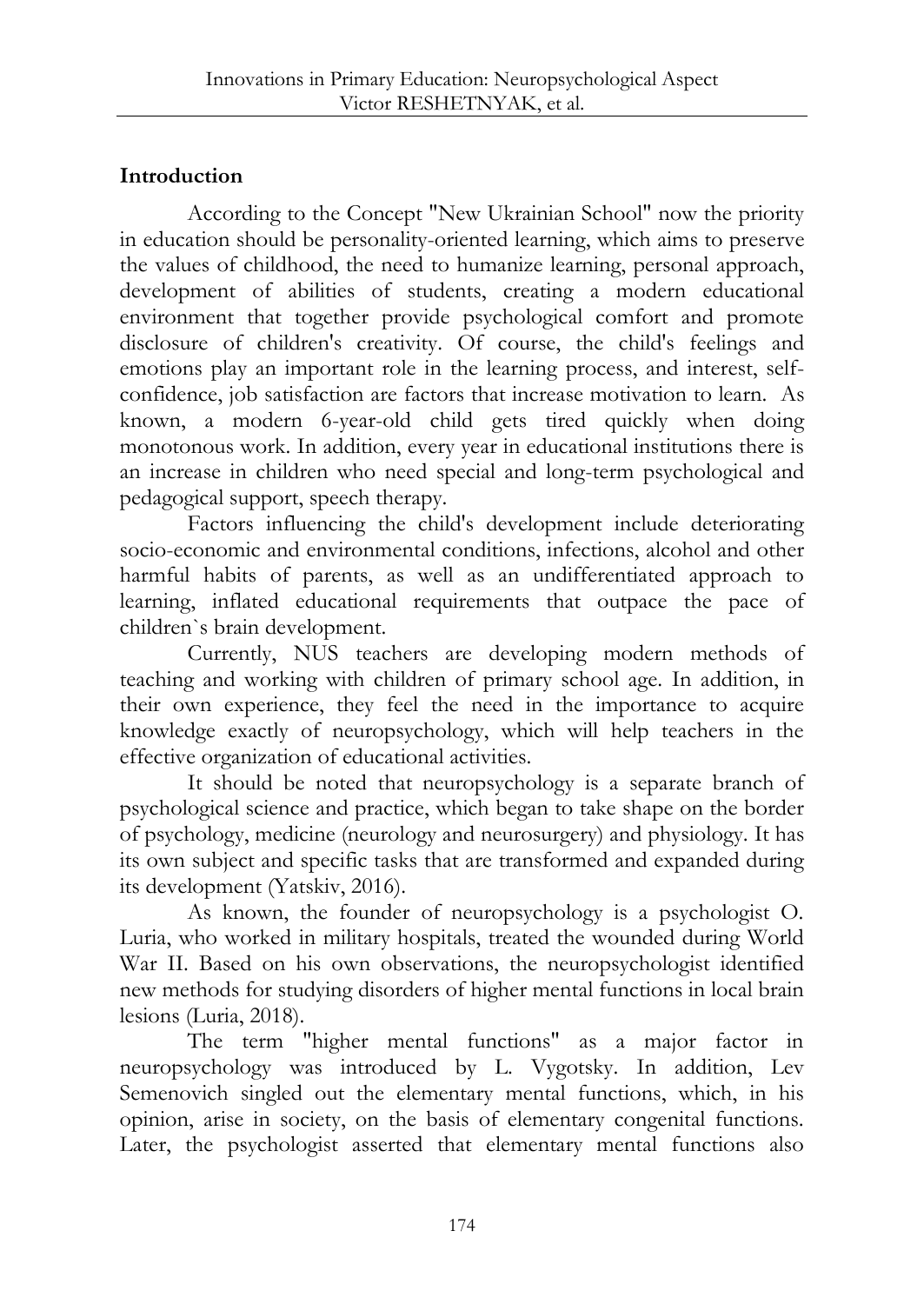undergo qualitative changes in the process of social development (Vygotsky, 1956).

A neuropsychological examination is an examination of various mental processes (perception, attention, memory, speech, thinking, arbitrary movements and actions) followed by neuropsychological analysis of the data obtained. Neuropsychological analysis is the study of neuropsychological syndromes - regular combinations of disorders of mental functions in damage to various areas of the brain (Cirkina, 2004).

One of the sections of neuropsychology is childhood neuropsychology. It began its development in the 70-80's of the twentieth century thanks to O. Luria`s student – E. Semerytska (Yatskiv, 2016).

Child neuropsychology - a field in neuropsychology that studies the relationship of social functioning (behavior and learning) of the child with the formation of his/her mental functions and personality, with the development of normal brain and pathology, as well as a direction that explores the possibilities of using the acquired knowledge for correctional and developmental learning (Glozman, 2009).

The Handbook of Clinical Child Neuropsychology, which provides best practices for elucidating the causes of brain disorders and their effects on the behavior, emotions, and personality of children and adolescents (Reynolds, 2000), deserves special attention.

## **Literature review: neuropsychological aspects**

An analysis of the literature that is dedicated to the concept of "neuropsychology" shows a large number of publications in regard with this research.

In the manual, neuropsychologist J. Glozman considers the concept of "thinking", analyzes in detail mental operations, offers a block of correctional and developmental exercises, advices, secrets for the development of thinking, memory improvement, attention, spatial imagery, speech, proves that children can be taught think independently and creatively (Glozman, 2010).

Dr. David A. Souse, an international consultant on neuropsychology, author of seven books published by Corwin Press, describes in detail the brain function of children with special needs, gifted children, separately analyzes the brain activity of the child during reading, mathematics. The most universal book is «The Brain of Leadership: Effective Strategies for Modern Schools», in which David A. Souz proposes a new model of a holistic approach to educational leadership. This powerful guide provides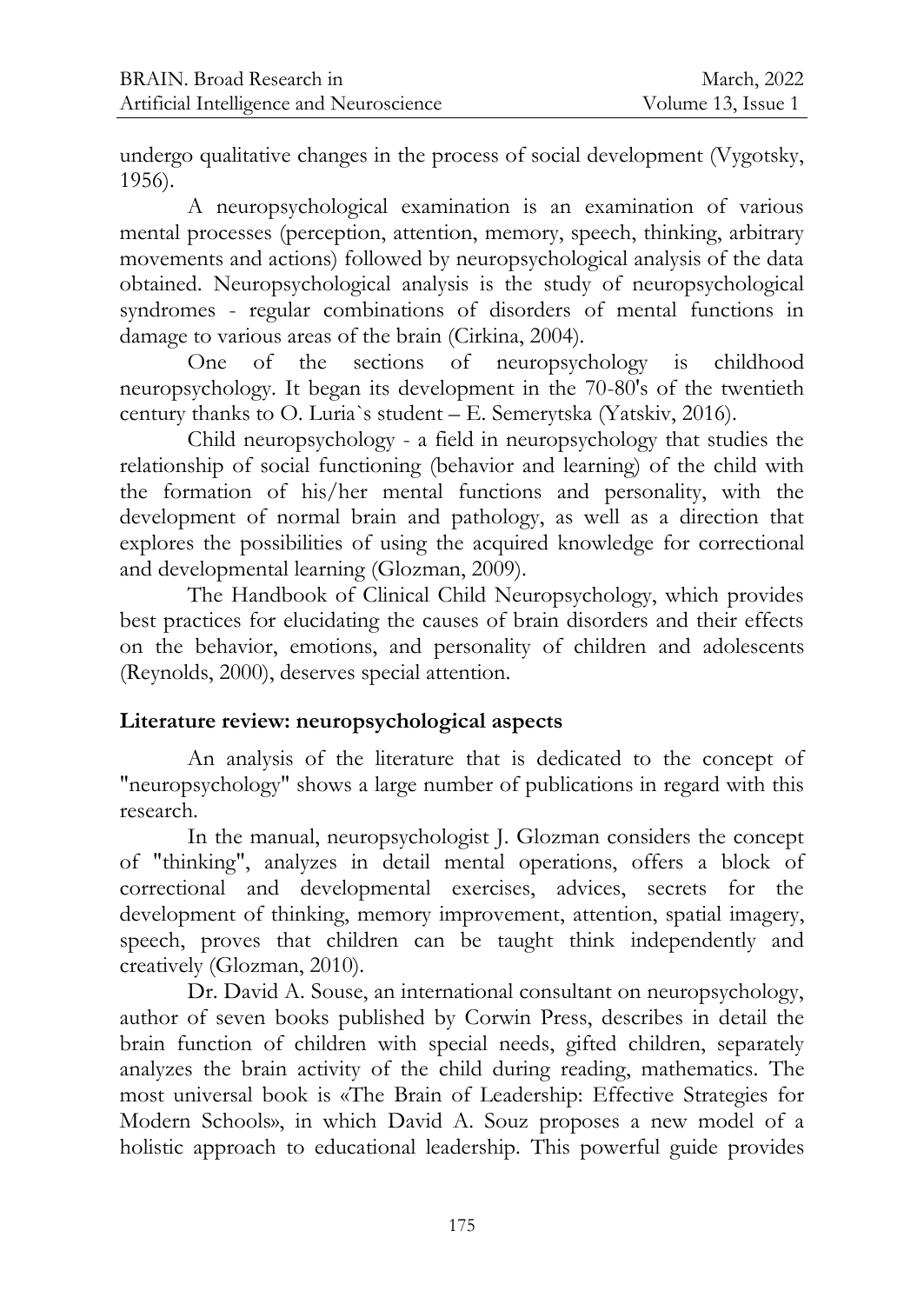information on understanding the differences in children's learning, characterizes the benefits of the right and left hemispheres, and proves that thinking plays an important role in solving problems and conflicts (David A. Sousa, 2015).

It is worth noting that the human brain is the most complex biological object (Akhutyana, 2008). There are currently 2 global brain research programs in the world: The EU-funded «Human Brain Project» involves hundreds of scientists from 135 institutes in 26 countries. This project aims to expand the capabilities of brain research to understand the human brain and its diseases to improve medicine and computing technology. It brings together neurologists, computer scientists and robotics engineers to create a unique infrastructure based on information and communication technology (ICT) for brain research. A similar «Brain Initiative» project was launched in the United States of America (USA, 2020).

An interesting strategy is Brain-Based Learning (BBL) (authors E. Jensen and D. Kane), i.e. "learning strategy based on brain knowledge". This technology is based on a number of recent discoveries made by neurophysiologists, neurologists, neuropsychologists over the past 20-30 years. According to scientists, it's possible to activate the brain when we take into account the following didactic principles:

- the teacher should remember that the brain can perform several activities, simultaneously perceive parts and the whole;

- information is stored in different parts of the brain and obtained in different ways;

- searching is the basis of brain activity;

- emotions affect memory and attention;

- intellectual development is improving when children interact.

These didactic principles set the basic requirements for the teacher: motivation; use of different teaching methods, effective use of time in class; feedback - teacher - student (Eric Jensen, 2020).

Luria O. proposed a block diagram of ideas about the relationship of brain functions, their arrangement on a hierarchical principle, their relationship with the structures of the brain. According to the proposed theory, the brain can be divided into three interrelated structural and functional blocks: block I - energetical (provides regulation of tone and vitality, so it acts as an accumulator of our behavior, satisfaction or dissatisfaction of needs - the activity of "I want". In case of damage to this unit, the child is weak, tired quickly, emotionally and physically exhausted); block II - informational (visual, auditory, spatial perception, tactile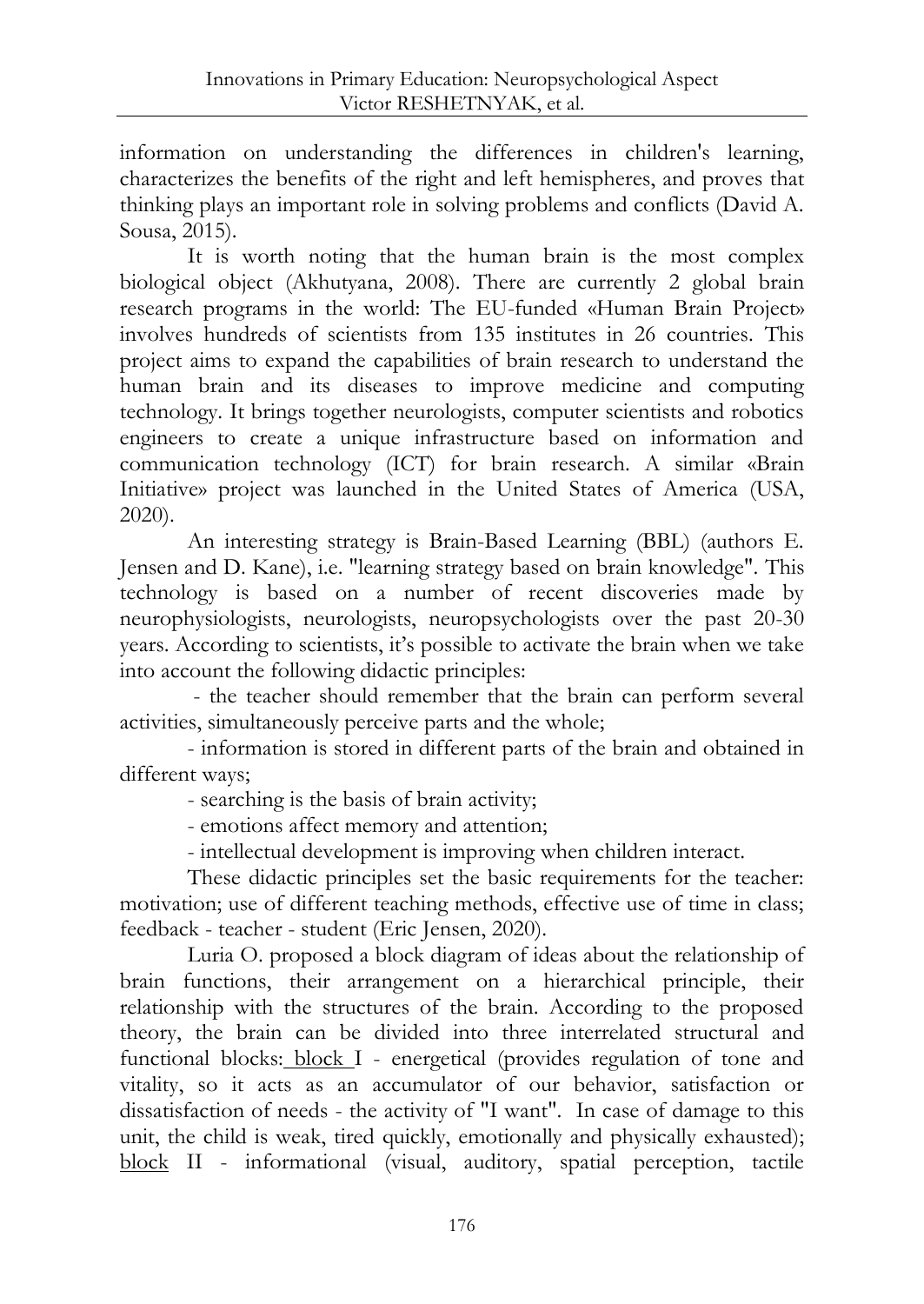sensations. In case of damage to this block, the child develops poor speech, subject (visual acuity), auditory and spatial perception - activities: "I can"; block III – regulatory (activates active conscious mental activity, forms plans and programs of actions, monitors their implementation and regulates behavior. These are attention, understanding of the instruction, maintenance of the task, control over activity, and estimation of results - activity: "I must"). Each block is characterized by its structure and the role it plays in the implementation of mental functions. Blocks are combined into so-called functional systems, which represent a complex dynamic, highly differentiated complex of chains located at different levels of the nervous system and involved in solving of various adaptive problems. О. Luria (1965) believed that functional systems do not appear ready for the birth of a child and do not mature on their own, but are formed in the process of communication and objective activities of the child and are the material substrate of mental functions.

Thus, the various components of arbitrary mental activity are carried out with the obligatory participation of all brain blocks. Dysfunction of any of the blocks is reflected in any mental activity, because it leads to a violation of its structure (Rodnenok, 2013; Melnyk, 2021; Komogorova, 2021; Melnyk, 2019; Maksymchuk, 2020a; Maksymchuk, 2020b).

In the best schools in Spain, educators are constantly acquainted with the latest research and development in the field of neuropsychology, as this is the basis that allows the use of innovative methods to improve the educational process and behavior of children. Teachers believe that in the organization of the educational environment the main factor is motivation in learning. In order to get children interested, to make them want to learn, teachers systematically organize work "in pairs", "in groups", diversify classes with interesting games. Educators believe that a child will feel capable and competent when he or she will be taught to control his or her own emotions (Spain, 2020).

It should be noted that the magazine "Children & Schools" contains articles in which the authors prove the opinion that the visual and musical arts have a powerful impact on the social and emotional state of children. During musical pauses, children perform rhythmic movements that increase brain activity (Tredinnick L., 2020).

Kinesiology - the science of brain development through movement. The founder of it in ancient Greece was considered to be Asclepiad, who lived more than 2000 years ago. Fundamental works of A. Luria prove the beneficial effects of hand manipulation on the functions of higher nervous activity and speech development. The neuropsychologist claims that both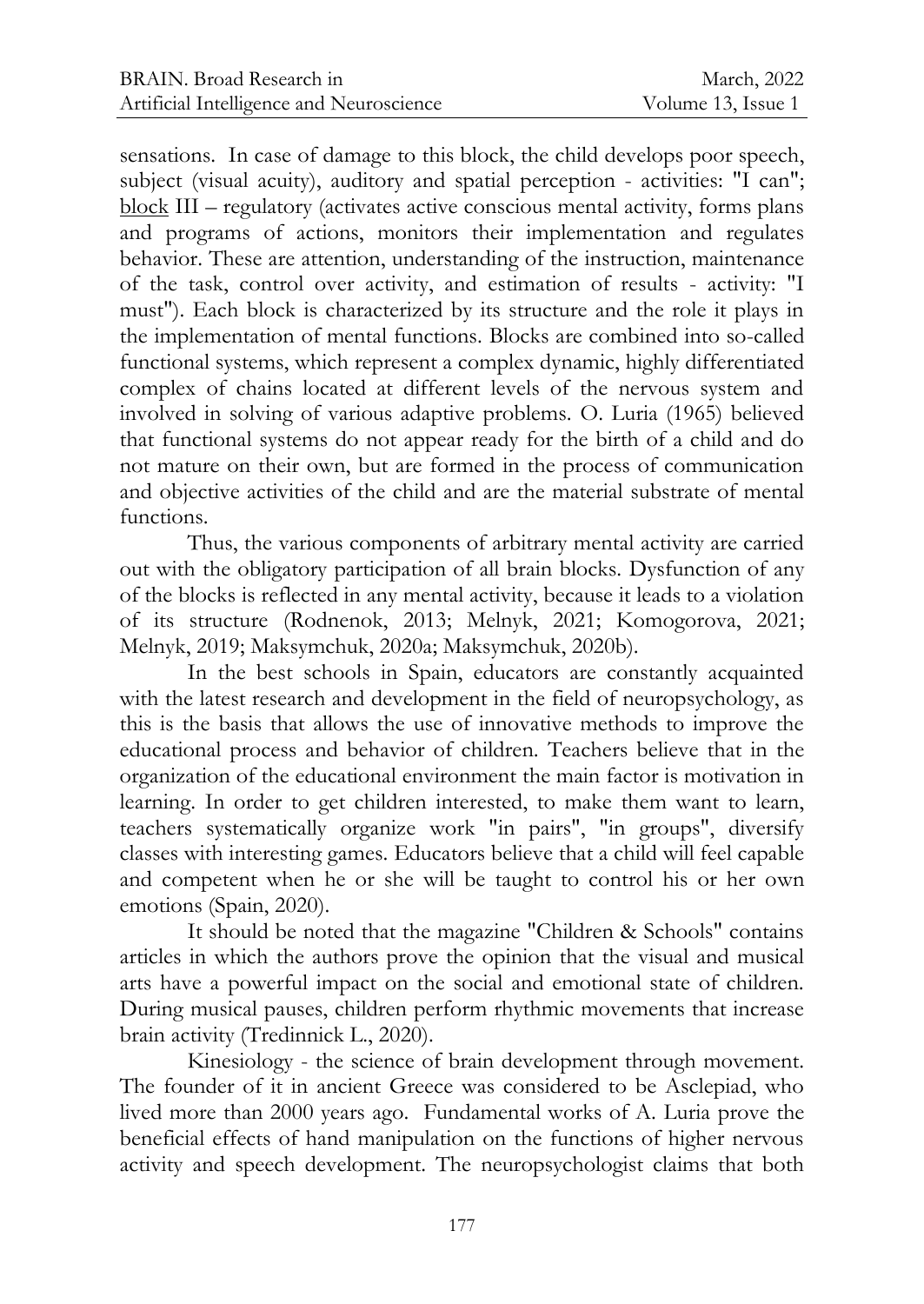hemispheres of the brain can develop effectively through the performance of special movements - kinesiological exercises (Luria, 1965).

It is known that the formation of a child`s verbal language begins when the movements of the fingers reach sufficient accuracy. In addition, the lack of motor coordination of the wrist and fingers of a hand create difficulties in mastering reading and writing. V. Sukhomlinsky believed that the movement of the fingers promotes the activation of the speech centers of the brain and enhancement of activity of the speech zones. Thanks to "brain gymnastics", the organism coordinates the work of the right and left hemispheres, develops the interaction of body and intellect (Eisenbart, 2014).

A set of exercises developed by Paul E. and Gail E. Dennison in the 90's, is devoted to the natural development of man and the activation of certain mechanisms of the brain by means of certain movements. Practicing kinesiological exercises, the American psychologist realized that there is a huge potential in the movements. Classes according to the method of Dennison allow the one to develop balance, reading and writing skills, improve hearing, memory, reaction speed, optimize the learning process, and help cope with stress and anxiety, allow you to succeed in learning, music and sports. And most importantly - children begin to enjoy the learning process (Dennison Paul, 1998)

Scott Cuthbert used kinesiology to treat a 10-year-old boy with developmental delay, asthma, and chronic neck and head pain. After a long time, the child's ability to read improved, neck and head pain disappeared (Scott Cuthbert, 2010).

There is ample evidence that art therapy is associated with different children`s neuropsychological abilities. The American Academy of Clinical Neuropsychology of Child Neuropsychology sees the overcoming of neuropsychological disorders by means of drawing, which helps to develop visual perception, complex spatial abilities, visual attention, memory, verbal and visual-motor skills (Reynolds, 1989).

Noteworthy is the article (Vincenzo, 2020) on the beneficial effects of drawing for the development of neuropsychological abilities in children: visual perception, visual-motor coordination and verbal abilities.

## **Use of health-saving and game technologies by teachers who are working according to the Concept of "new Ukrainian school"**

The concept of "New Ukrainian School" proposed new principles of learning: inclusion, non-discrimination, partnership, humanism and creative approach to learning, child-centeredness, which take into account child's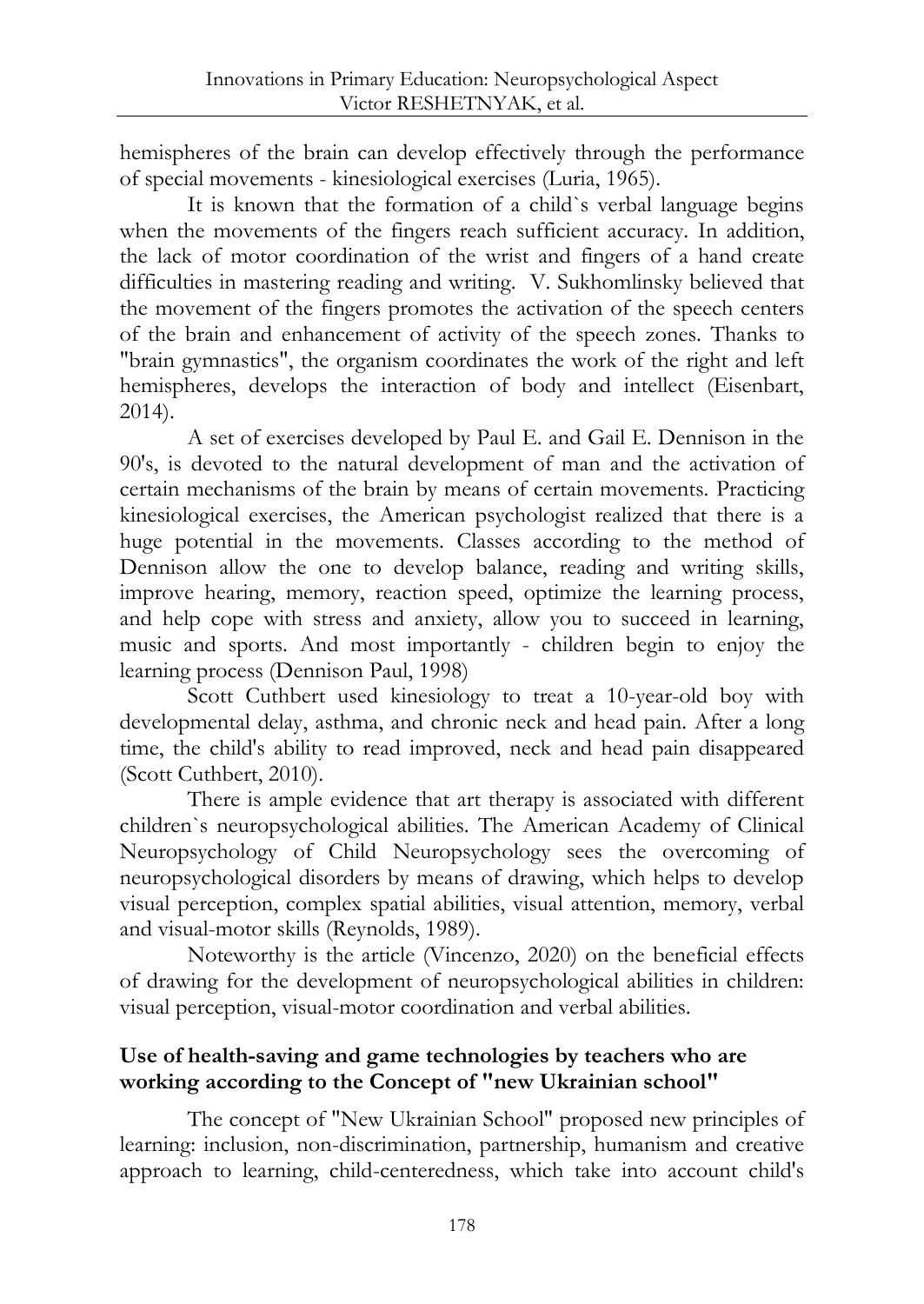abilities, needs and interests, age characteristics of physical, mental and intellectual development as much as possible.

The main place among pedagogical technologies in the educational process is occupied by game and health-saving technologies.

#### **Game technologies**

Game technologies are one of the unique forms of learning that allow making the process of subjects studying interesting and exciting, activate attention, and increase interest in learning, force younger students to perform mental actions independently to achieve success, because there is a thought process that requires sufficient brain activity.

V. Sukhomlinsky wrote: "The game is a huge bright window through which the life-giving stream of ideas, concepts about the world around flows into the spiritual world of the child. The game is a spark that lights the fire of curiosity" (Eisenbart, 2014, p.2).

Carl Gross proved that game is important for a child's development, because it provides an opportunity to improve coherent speech (jointly solving game tasks, children learn to communicate with each other), develop cognitive processes (stimulates the child to achieve the goal, and find the way to achieve the goal), to feel the "situation of success" ("situation of success" provides emotional satisfaction, and failure is not perceived as defeat). (Groos, 2018).

## **Health-saving technologies**

Kinesiological exercises. The level of speech development of children is directly dependent on the degree of formation of movements. A person, who moves harmoniously and energetically, has excellent coordination, will have better developed logical processes; will be concentrating easier. Modern kinesiologists believe that learning problems often arise due to the lack of integration of the right and left hemispheres of the brain. Therefore, it is through movement that a child can find this balance, feel his or her own body and space, and even be aware of temporal ideas when it comes to rhythm. Thus, kinesiology is a health-preserving technology that helps children to relieve emotional and physical stress, and at the same time can provide the following processes:

- synchronization of the hemispheres of the brain;
- visual and motor coordination improvement;
- formation of spatial orientation;
- stimulation of intellectual development, etc.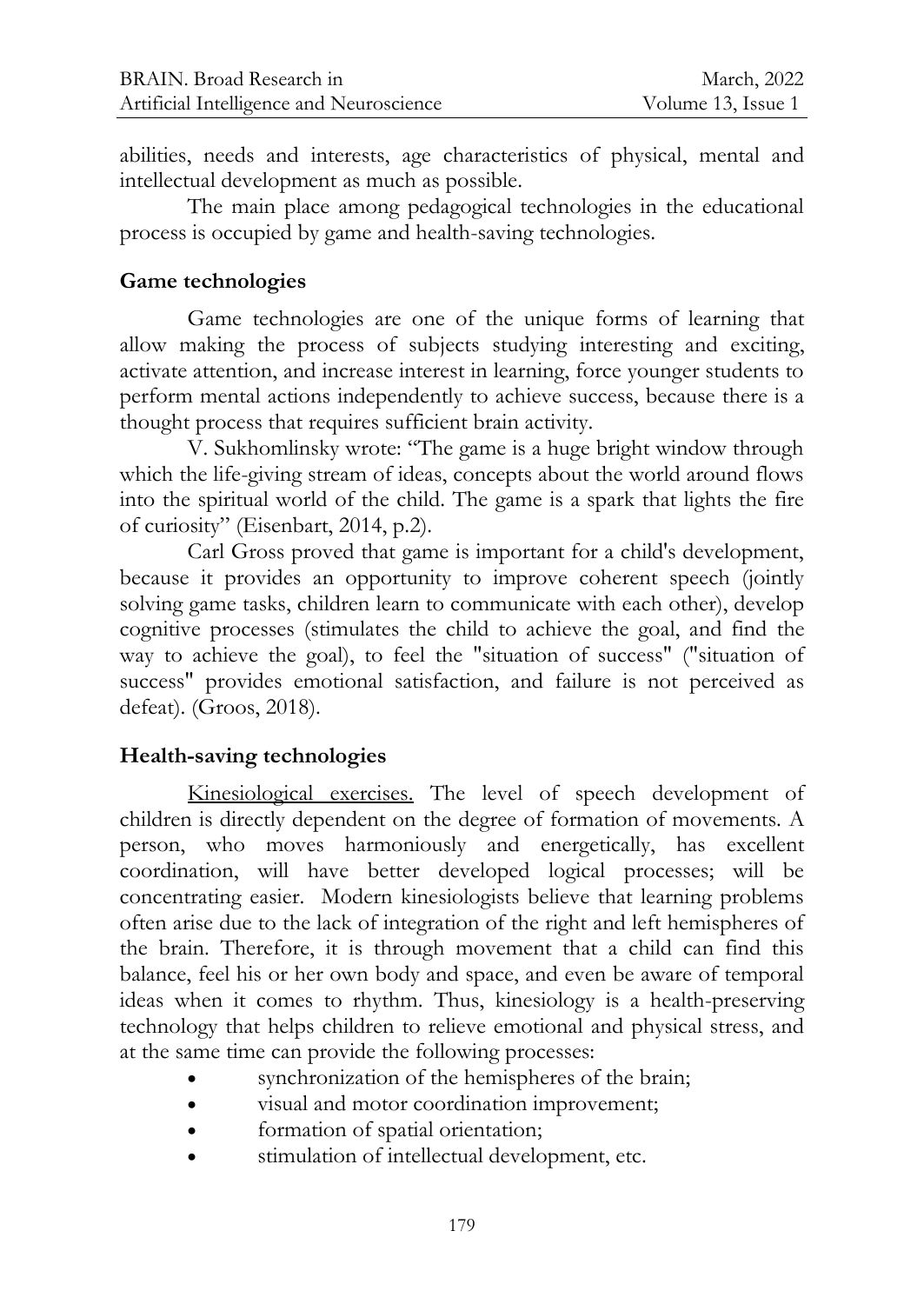Kinesiological exercises have a positive effect on the neocortex - the cerebral cortex, which is responsible for cognitive processes, rational information processing, language, logic and more. After all, when the newly formed cerebral cortex is working at full capacity, the effectiveness of training increases.

## **Visualization exercises. "Ear-nose"**

With the left hand we take the tip of the nose, and with the right for the opposite ear. Simultaneously release the ear and nose, clap your hands and change the position of the hands so that the right is held by the tip of the nose, and the left - by the opposite ear.

## **"Ring"**

Alternately and very quickly move the fingers, combining index finger, middle finger, ring finger, and pinky finger in the ring with the thumb. At first it is possible with each hand separately, then simultaneously with two hands.

## **"Fist - edge of the palm - palm"**

The child is shown three positions of the hand on the plane of the table, successively changing each other ("Fist - edge of the palm - palm"), pronounced aloud or to oneself.

Moving activities. Moving activities – such breaks during the lesson help to improve the functioning of the brain, restore tone of the muscles that maintain proper posture, relieve tension from the organs of sight and hearing, from fingers that are tired from writing. These exercises are necessary to maintain the health of students to lift their spirits, increase blood and lymph metabolism of stagnant areas in the child's body, and relieve static tension (Nosko, 2018).

## **Moving activity "Firewood cutting"**

- Children, we sat a lot, so we will try to have an active rest, we will "cut firewood". Stay so as not to disturb anyone. Imagine that you are cutting firewood. To show how big the log is in front of us. Put it on a stump and raise the "ax" high above your head. Every time you lower the "ax", shout out loud: "Heh!". In a minute tell: how many logs are "cut"? -How do you feel now? How is your mood?

## **Neuropsychological exercises to activate the work and functional block of the brain (level of stabilization, activation and energy supply of psychomotor skills and speech).**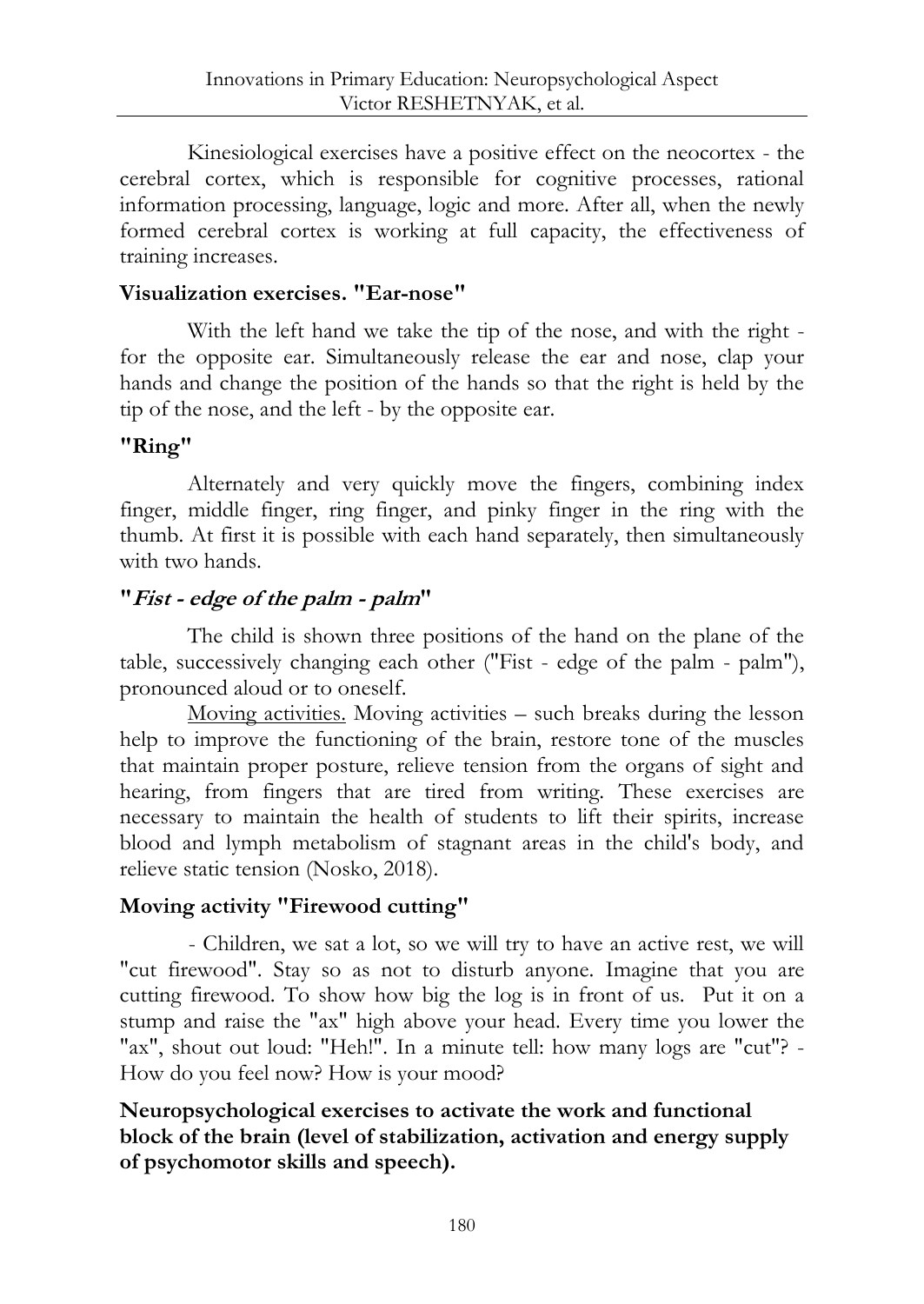Complexes of exercises, which are focused on the optimization of the 1st functional block of the brain, can be included in the organizational moment of the lesson or the preparatory part of the lesson. The targets of correction are the subcortical and stem formations of the brain. To implement the corrective effect should be used:

### **I. Breathing exercises**

Purpose: optimization of gas exchange and blood circulation, calming, development of concentration, self-control over behavior.

#### **"Positive setting"**

Put two fingers together on both hands. Put on the bumps on the forehead, just above the middle, on the line between the eyebrows and the hairline. This helps to increase blood circulation, activation of the frontal lobes of the brain.

#### **ІІ. Massage, self-massage (scalp, fingers and auricles, nose). "Cap for thinking"**

Gently pull back and press your auricles with your thumb and forefinger while massaging it. Keep the thumb on the back side of the ear, the index finger - on the front side. Massage should start from the top and go down, along the "folded" areas of the auricle to the lobes. It is important to keep your head straight. Repeat the exercise 3-4 times. Blood circulation increases in the temporal areas. It helps short-term memory work, improves balance, allows you to concentrate.

## **III. Oculomotor exercises**

Purpose: spreading the field of view, visual perception, tracking the object with the eyes at different levels and in different directions: right, left, up, down, to the nose, from the nose, the elimination of synkinesis.

#### **"Drawing with two hands"**

The purpose of this exercise is to adjust the hemispheres of the brain to a harmonious, coordinated cooperation by means of simultaneous creation of a drawing and of stroking lines with both hands. The child takes a pencil in each hand and, following dotted lines, simultaneously draws a picture with both hands. After drawing the contours, the picture should be painted with both hands. This unique drawing technique will promote better memorization, concentration, and quick analysis of information, active thinking, and development of mental and intellectual abilities.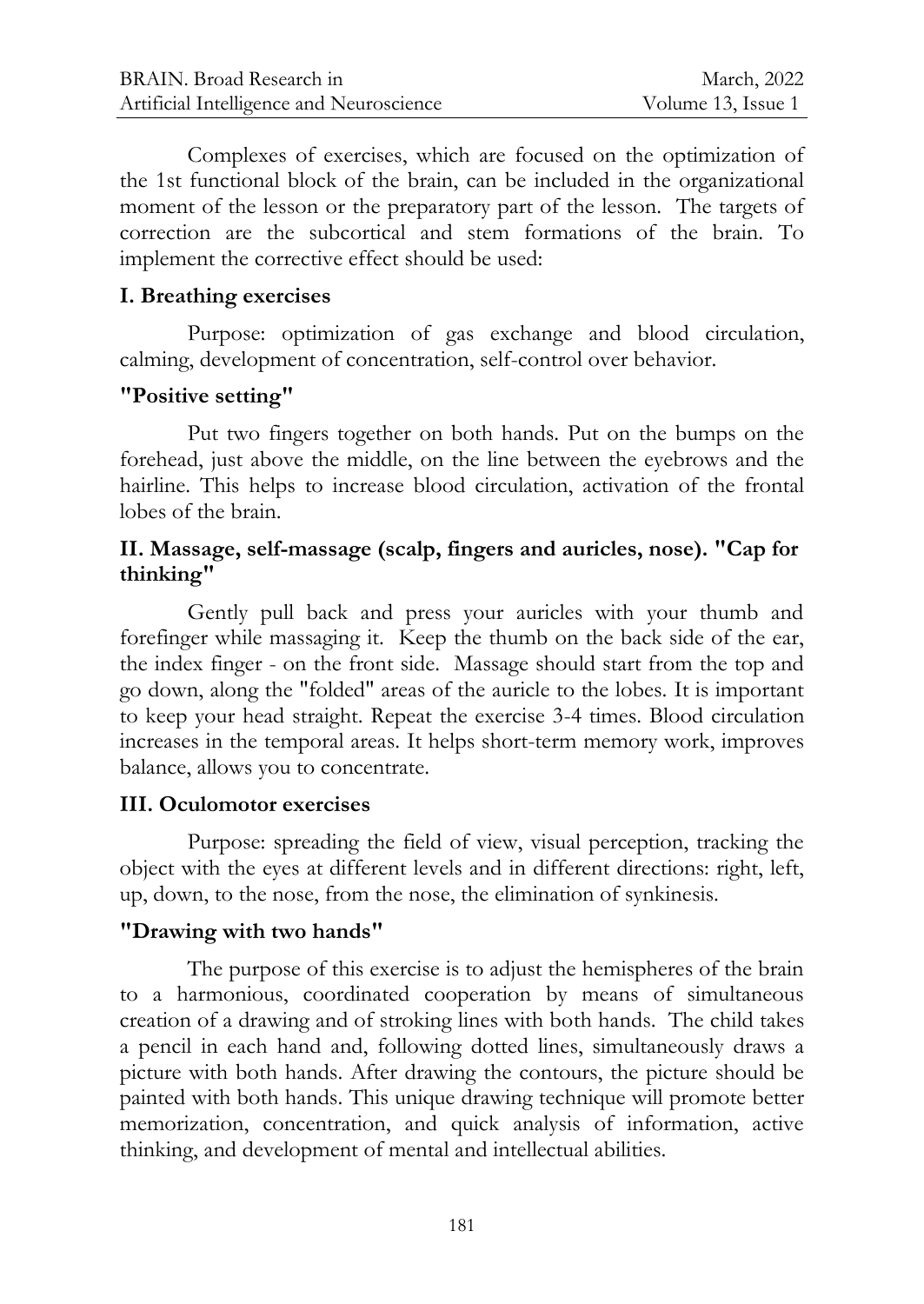## **"Reaching for the sun"**

Rise up on your toes, reach for the sun, and get down on your heels. Step vigorously on the floor with your heels while standing still. Exercise helps to relieve stress, to feel support.

## **Neuropsychological exercises for the activation of the II functional block of the brain**

Complexes of exercises that focused on optimization of the second functional block of the brain can be used throughout the lesson. They affect the analytical system; allow the development of somatognosis, tactile, visual and auditory gnosis, spatial imagery and speech.

An important task of correctional work with younger students who have disorders is the restoration of gnostic and plastic functions. Didactic games with elements of distinction by ear of "loud-quiet", "fast-slow", musical fragments with different rhythmic and emotional structure contribute to the development of phonetic-phonemic level. An effective training here is a hide-and-seek game, which can be diversified with the full range of sounds. The next most important task is the formation of phonematic hearing, because there is no and cannot be a type of mental activity that would not be directly dependent on the formation of this psychological factor. There are many exercises that have repeatedly proven their necessity in the domestic defectology and neuropsychology for the process of implementation of the formation of non-speech and then speech sound distinction.

You can highlight the sound by strokes, stomping, any movement, raising the color flag, etc., switch attention from one sound to another by changing the basic movements, with opened and closed eyes.

## **"Circle and paint" (development of fine motor skills of hands)**

Children are asked to draw image on the dots and paint it. When painting, it is necessary to move fingers and wrist but not the whole hand with the shoulder.

## **"Unusual traces" (development of tactile sensitivity)**

"Teddy bears are going " - the child presses his or her fists and palms with force on the sand.

"Hares are jumping" - the child's fingertips hit the surface of the sand, moving in different directions.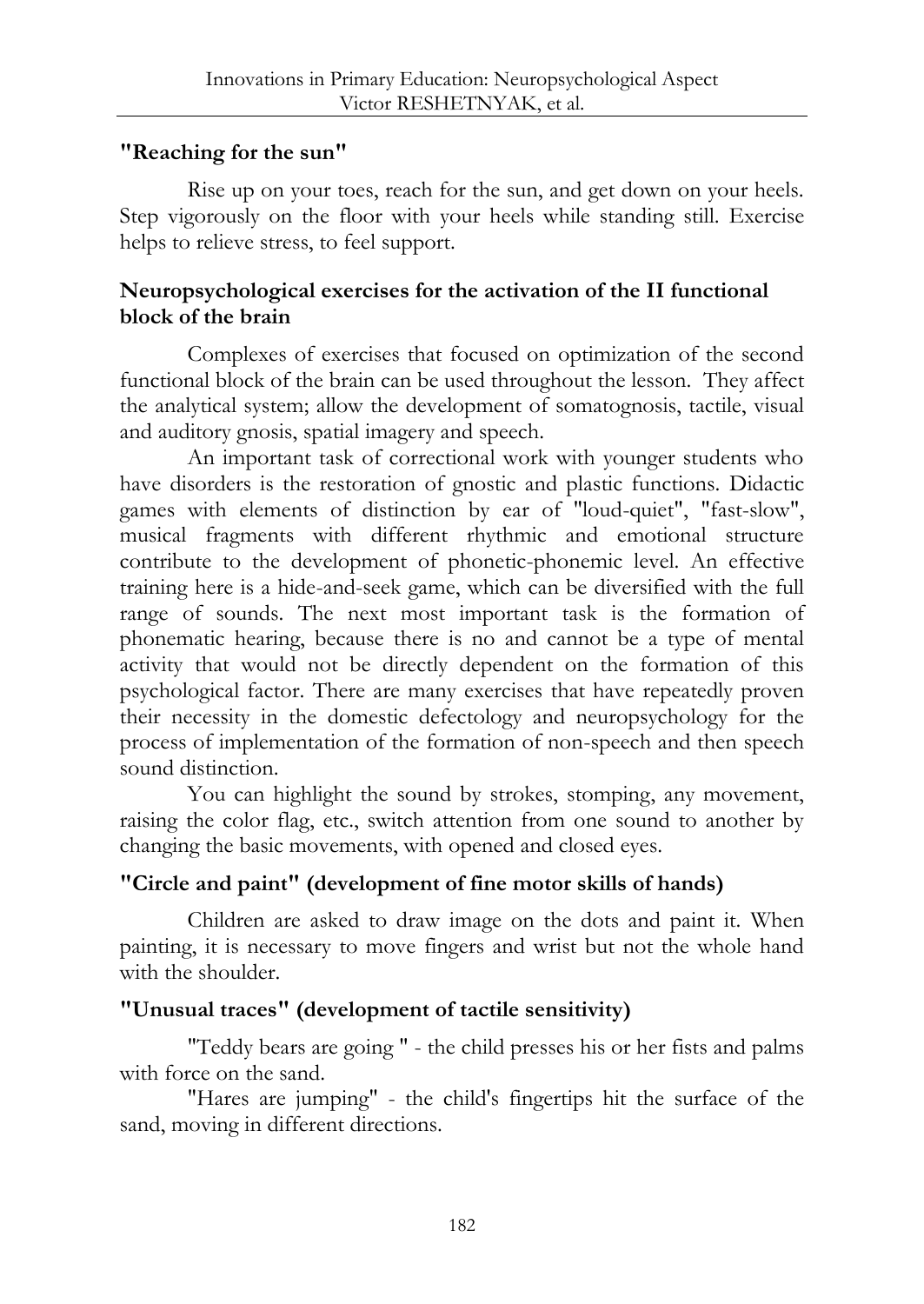"Snakes crawl" - the child with relaxed / tense fingers makes the surface of the sand wavy (in different directions).

"Spider-beetles are running" - the child moves all fingers, imitating the movement of insects (they can completely immerse their hands in the sand, meeting their hands with each other under the sand - "beetles are welcoming one another").

### **Neuropsychological exercises to activate the work of the III functional block of the brain**

All tasks must have clear rules, execution algorithms and methods of evaluation. It is formed in several stages:

- Joint performance of the task ("Do as you want");
- Verbal control, clear instructions for execution ("Do exactly that");
- Verbal control by the child ("Throw the ball up");
- Talking to oneself, automation of actions.

## **"Earth-fire-water"**

The participants of the game form a circle. The facilitator is in the center. The facilitator exclaims one of the four words: "earth", "water", "fire", and "air". If the facilitator says "ground" - the children should quickly take the position of squatting; "water" - "swim"; "air" – raise hands up and imitate the wind. If the facilitator shouts "fire" - all participants of the game must quickly return around.

Exercises of neuropsychology are universal. They help both adults and children. Being very easy to perform, they do not require special physical training. Regular performance of these exercises relieves fatigue, increases concentration, increases physical and mental activity, and stimulates speech processes. They help children to concentrate, coordinate their activities, get rid of stress, overcome various defects; make correctional classes fun and interesting.

Neuropsychological correction is aimed at stimulation of development and formation of concordant, coordinated activity of various brain structures. With the help of specially designed motor exercises and developmental games the formation of certain components of mental activity is stimulated, namely: regulation and control of mental activity, motor skills, visual, auditory, spatial perception and many others.

It should also be noted that the energetic potential of the brain increases if it can receive information from different analyzers. Of course, learning is effective when the child uses different channels when perceiving new material: visual, auditory, tactile, olfactory, aesthetic, and so on. For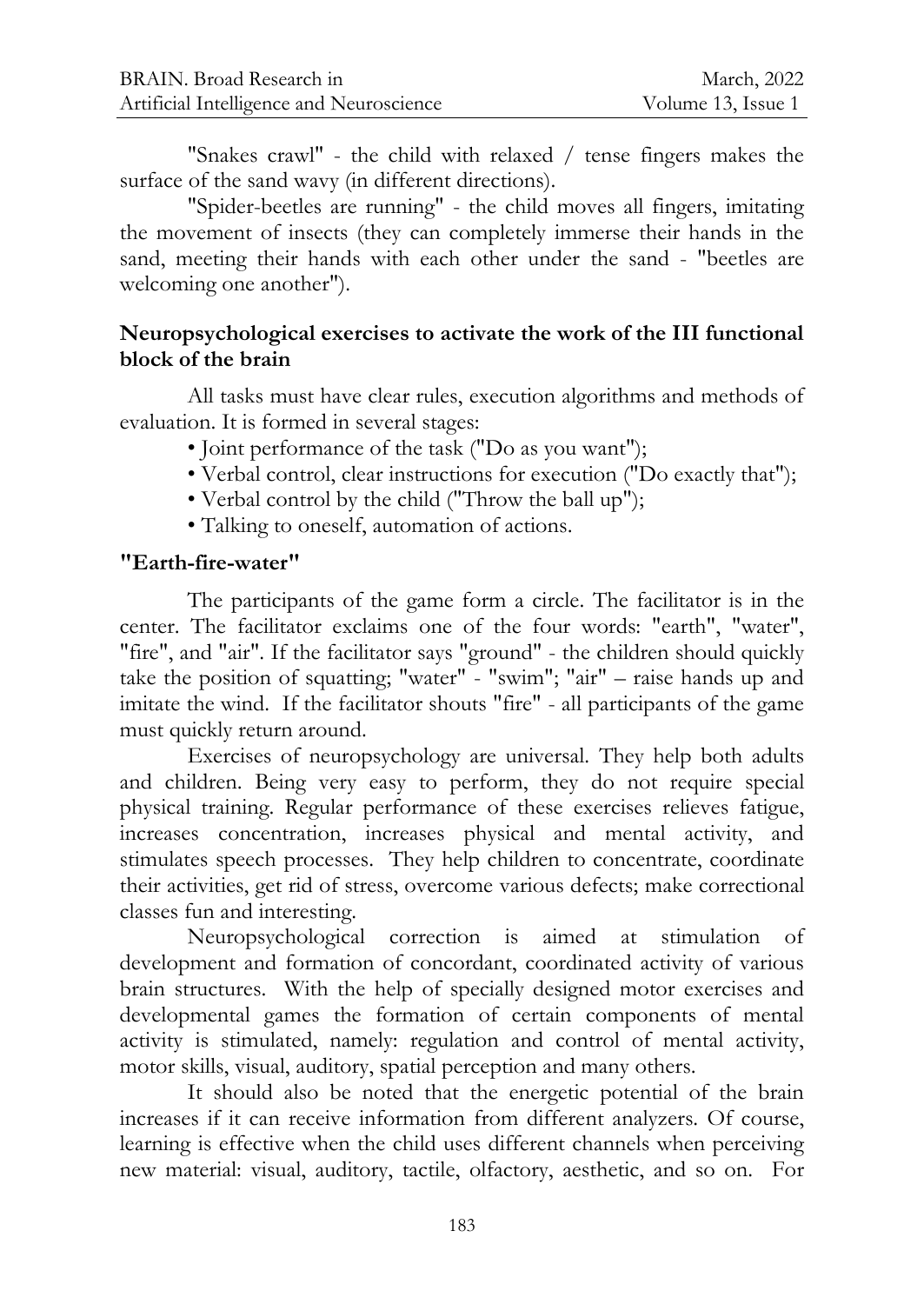example, if we want to learn something complex, we intuitively get up, can walk around the room or sit comfortably, and then read the text out aloud, take notes or draw icons on its content, trying to imagine a picture related to what has been learned.

The brain needs a significant amount of energy that a child can get from proper nutrition, appropriate drinking regime, good sleep, balanced cardiovascular system and more. Child's ability to memorize, hold arbitrary attention, thinking, and perception depends on these exact higher mental functions.

It is known that brain activity is affected by the temperature in the room. If the children returned from a break and sat in a ventilated room, it gives them liveliness and stimulates the brain to work. When it's cold in the classroom, the body tries to conserve energy to keep warm. Then the child becomes passive: he or she wants not to think, not to move, and there is a desire to sleep.

Thus, the development potential of innovative methods is very high, because in their complex they affect thinking, attention, memory, imagination, perception. It should be noted that when a student joins the implementation of joint projects, group tasks performance, he feels an active creator of his own experience, rather than a passive observer. Awareness of the individual that he or she is important to others increases his or her energy level.

## **Conclusions**

So, today knowledge of neuropsychology is extremely necessary for primary school teachers in NUS in Ukraine, because teachers are concerned about the following factors: the number of children with memorization difficulties has increased as well as the number of children who find it difficult to understand the explanation of the material from the first time; the child cannot cope with the task of individual work; the student is distracted at lessons, climbs under a desk, plays, eats; the child leaves during the lesson and does not return for a long time; the student is constantly late for lessons; after the lesson it turns out that the child has no written work; does homework perfectly, but cannot cope with the task at school, etc. Such difficulties in the acquisition of knowledge can occur due to the immaturity of some parts of the brain that are responsible for motor functions of the hands, language attention, visual and spatial orientation.

All of the above methods claim that the use of health-saving and playful technologies in NUS allow to make learning interesting, exciting, and, most importantly, to keep the child healthy.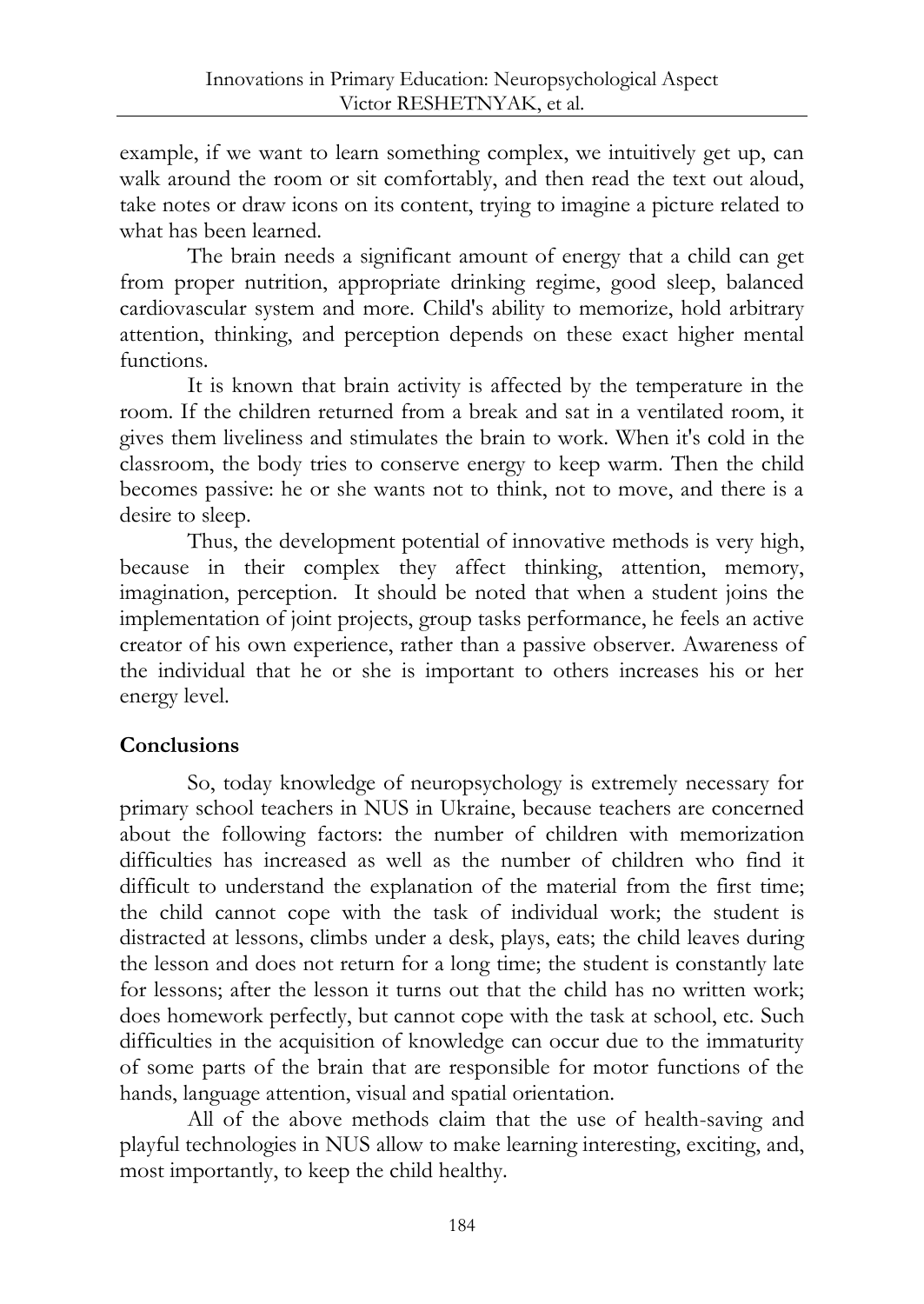#### **References**

- Aizenbart, M. (2014). *Ihrova diialnist u protsesi formuvannia sotsialno-komunikatyvnykh zdibnostei starshykh doshkilnykiv kriz pryzmu pohliadiv V. O. Sukhomlynskoho . Nova pedahohichna dumka*, (2), 64-67. [Game activity in the process of formation of social-communicative abilities of senior preschoolers through the prism of V. Sukhomlinsky's views. New pedagogical thought, (2), 64 67.] [http://nbuv.gov.ua/UJRN/Npd\\_2014\\_2\\_20.](http://nbuv.gov.ua/UJRN/Npd_2014_2_20)
- Applications of neuropsychology in education*,* (2020). *Best Schools in Spain*. [https://bestschoolsinspain.com/applications-of-neuropsychology-in](https://bestschoolsinspain.com/applications-of-neuropsychology-in-education/)[education/.](https://bestschoolsinspain.com/applications-of-neuropsychology-in-education/)
- Cuthbert, S. (2010). Applied kinesiology methods for a 10-year-old child with headaches, neck pain, asthma, and reading disabilities. *Journal of Chiropractic Medicine.* [https://doi.org/10.1016/j.jcm.2010.05.002.](https://doi.org/10.1016/j.jcm.2010.05.002)
- Dennison, P. I., & Dennison, G. (1995). *Brain Gym* (2nd ed.). [https://www.abebooks.co.uk/book-search/title/brain](https://www.abebooks.co.uk/book-search/title/brain-gym/author/dennison-gail-e-dennison-paul-e/)[gym/author/dennison-gail-e-dennison-paul-e/](https://www.abebooks.co.uk/book-search/title/brain-gym/author/dennison-gail-e-dennison-paul-e/)
- Groos, K. (2018). *The play of man*. New York. <https://www.gutenberg.org/files/58411/58411-h/58411-h.htm>
- Hlozman, Z. (2009). *Neiropsykholohiia dytiachoho viku. Moskva: Akademiia.* [Neuropsychology of childhood. Moscow: Academy]. [https://www.academia](https://www.academia-moscow.ru/ftp_share/_books/fragments/fragment_21161.pdf)[moscow.ru/ftp\\_share/\\_books/fragments/fragment\\_21161.pdf](https://www.academia-moscow.ru/ftp_share/_books/fragments/fragment_21161.pdf)
- Hlozman, Z. (2010). *Rozvyvaiemo myslennia. Ihry, vpravy, porady fakhivtsia /* [We develop thinking. Games, exercises, expert advice.[\] https://altera](https://altera-vita.ru/nashy-publicazii/glozman-zh-m-kurdyukova-s-v-suntsova-a-v-razvivaem-myshlenie-igry-uprazhneniya-sovety-spetsialista-m/)[vita.ru/nashy-publicazii/glozman-zh-m-kurdyukova-s-v-suntsova-a-v](https://altera-vita.ru/nashy-publicazii/glozman-zh-m-kurdyukova-s-v-suntsova-a-v-razvivaem-myshlenie-igry-uprazhneniya-sovety-spetsialista-m/)[razvivaem-myshlenie-igry-uprazhneniya-sovety-spetsialista-m/](https://altera-vita.ru/nashy-publicazii/glozman-zh-m-kurdyukova-s-v-suntsova-a-v-razvivaem-myshlenie-igry-uprazhneniya-sovety-spetsialista-m/)
- *Human Brain Project*, 2020. [https://www.humanbrainproject.eu/en/about/overview/.](https://www.humanbrainproject.eu/en/about/overview/)
- Iatskiv, O. (2016). *Neiropsykholohichnyi pidkhid u diialnosti praktychnoho psykholoha doshkilnoho navchalnoho zakladu / O. S. Yatskiv. // Problemy suchasnoi psykholohii, 31.* [Neuropsychological approach in the activity of a practical psychologist of a preschool educational institution. Problems of modern psychology, 31.]. [http://www.irbis](http://www.irbis-nbuv.gov.ua/cgibin/irbis_nbuv/cgiirbis_64.exe?I21DBN=LINK&P21DBN=UJRN&Z21ID=&S21REF=10&S21CNR=20&S21STN=1&S21FMT=ASP_meta&C21COM=S&2_S21P03=FILA=&2_S21STR=Pspl_2016_31_51)[nbuv.gov.ua/cgibin/irbis\\_nbuv/cgiirbis\\_64.exe?I21DBN=LINK&P21DB](http://www.irbis-nbuv.gov.ua/cgibin/irbis_nbuv/cgiirbis_64.exe?I21DBN=LINK&P21DBN=UJRN&Z21ID=&S21REF=10&S21CNR=20&S21STN=1&S21FMT=ASP_meta&C21COM=S&2_S21P03=FILA=&2_S21STR=Pspl_2016_31_51) [N=UJRN&Z21ID=&S21REF=10&S21CNR=20&S21STN=1&S21FMT](http://www.irbis-nbuv.gov.ua/cgibin/irbis_nbuv/cgiirbis_64.exe?I21DBN=LINK&P21DBN=UJRN&Z21ID=&S21REF=10&S21CNR=20&S21STN=1&S21FMT=ASP_meta&C21COM=S&2_S21P03=FILA=&2_S21STR=Pspl_2016_31_51)  $=$ ASP\_meta&C21COM=S&2\_S21P03=FILA=&2\_S21STR=Pspl\_2016\_3 [1\\_51](http://www.irbis-nbuv.gov.ua/cgibin/irbis_nbuv/cgiirbis_64.exe?I21DBN=LINK&P21DBN=UJRN&Z21ID=&S21REF=10&S21CNR=20&S21STN=1&S21FMT=ASP_meta&C21COM=S&2_S21P03=FILA=&2_S21STR=Pspl_2016_31_51)
- Jensen, E. P., McConchie, L. (2020). *Brain-Based Learning: Teaching the Way Students Really Learn* (3rd ed.). [https://www.amazon.com/Brain-Based-Learning-](https://www.amazon.com/Brain-Based-Learning-Teaching-Students-Really-ebook/dp/B08678491C)[Teaching-Students-Really-ebook/dp/B08678491C](https://www.amazon.com/Brain-Based-Learning-Teaching-Students-Really-ebook/dp/B08678491C)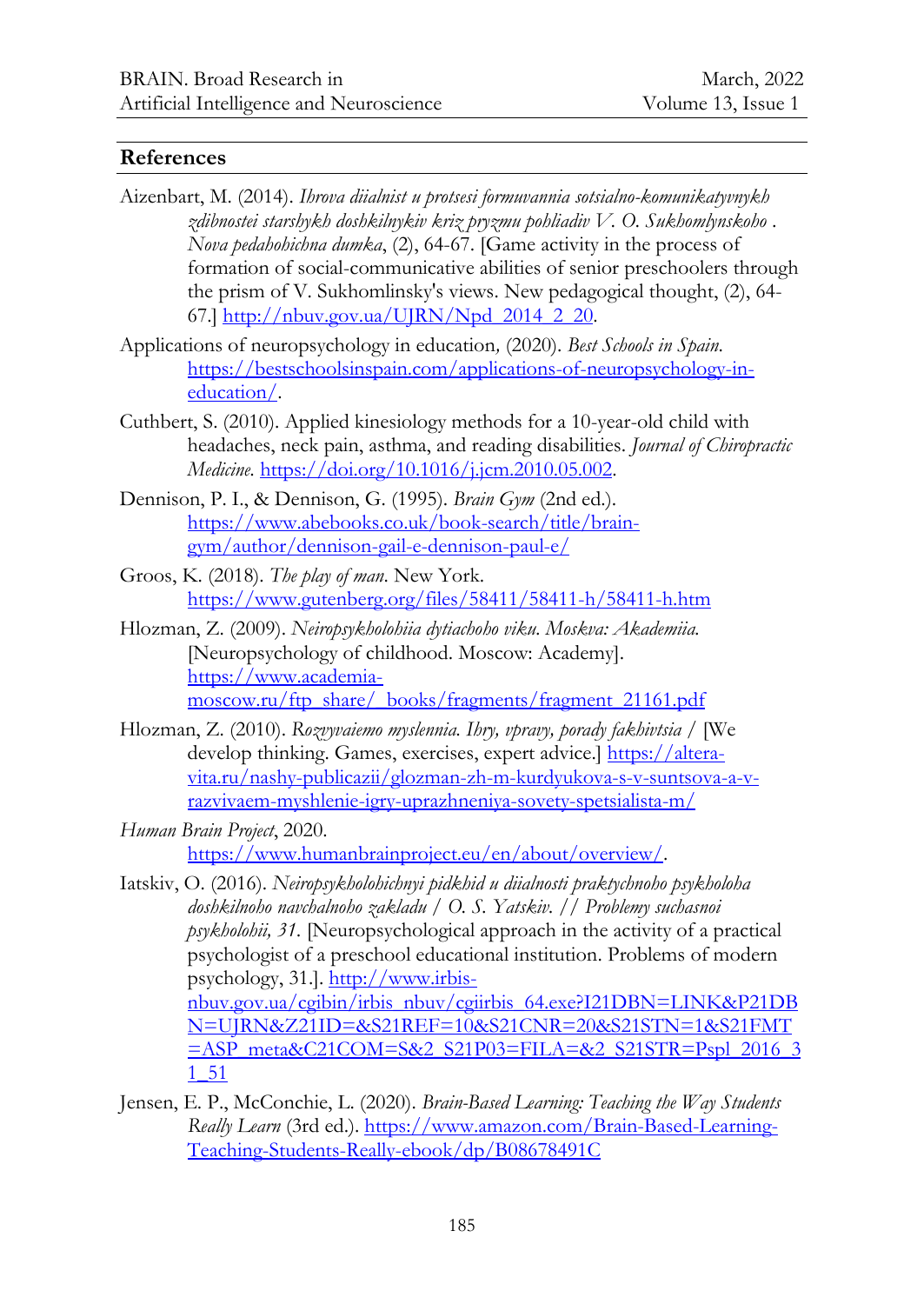- Komogorova, M., Maksymchuk, B., Bernatska, O., Lukianchuk, S., Gerasymova, I., Popova, O., Matviichuk, T., Solovyov, V., Kalashnik, N., Davydenko, H., Stoliarenko, O., Stoliarenko, O., & Maksymchuk, I. (2021). Pedagogical Consolidation of Pupil-Athletes Knowledge of Humanities. *Revista Romaneasca Pentru Educatie Multidimensionala*, *13*(1). <https://doi.org/10.18662/rrem/13.1/367>
- Luriia, A. (1965). *Vidnovne navchannia i yoho znachennia dlia psykholohii i pedahohiky. Moskva: Pedahohika* [Restorative learning and its significance for psychology and pedagogy. Moscow: Pedagogy]. http://yanko.lib.ru/books/psycho/luriya=lekcii po\_ob\_psc.pdf
- Luriia, A. (2018). *Lobovi chastky i rehuliatsiia psykhichnykh protsesiv: neiropsykholohichni doslidzhennia. Moskva: Vydavnytstvo Moskovskoho universytetu* [Frontal lobes and regulation of mental processes: neuropsychological research. Moscow University Publishing House]. [http://lib.mgppu.ru/opacunicode/app/webroot/index.php?url=/notices/](http://lib.mgppu.ru/opacunicode/app/webroot/index.php?url=/notices/index/IdNotice:9501/Source:default) [index/IdNotice:9501/Source:default](http://lib.mgppu.ru/opacunicode/app/webroot/index.php?url=/notices/index/IdNotice:9501/Source:default)
- Maksymchuk, B., Gurevych, R., Matviichuk, T., Surovov, O., Stepanchenko, N., Opushko, N., Sitovskyi, A., Kosynskyi, E., Bogdanyuk, A., Vakoliuk, A., Solovyov, V., & Maksymchuk, I. (2020a). Training Future Teachers to Organize School Sport. *Revista Romaneasca Pentru Educatie Multidimensionala*, *12*(4), 310-327.<https://doi.org/10.18662/rrem/12.4/347>
- Maksymchuk, B., Matviichuk, T., Solovyov, V., Davydenko, H., Soichuk, R., Khurtenko, O., Groshovenko, O., Stepanchenko, N., Andriychuk, Y., Grygorenko, T., Duka, T., Pidlypniak, I., Gurevych, R., Kuzmenko, V., & Maksymchuk, I. (2020b). Developing Healthcare Competency in Future Teachers. *Revista Romaneasca Pentru Educatie Multidimensionala*, *12*(3), 24-43. <https://doi.org/10.18662/rrem/12.3/307>
- Melnyk, N., Bidyuk, N., Kalenskyi, A., Maksymchuk. B., Bakhmat, N., Matviienko, O., Matviichuk, T., Solovyov, V., Golub, N., & Maksymchuk, I. (2019). Modely y orhanyzatsyone osobyne profesyonalne obuke vaspytacha u poјedynym zemљama Evropske Unyјe y u Ukraјyny. *Zbornik Instituta za pedagoska istrazivanja, 51(1)*, 46–93 [Models and organizational characteristics of preschool teachers' professional training in some EU countries and Ukraine]. *Proceedings of the Institute for Pedagogical Research, 51(1)*, 46–93. <https://doi.org/10.2298/ZIPI1901046M>
- Melnyk, N., Maksymchuk, B., Gurevych, R., Kalenskyi, A., Dovbnya, S., Groshovenko, O., & Filonenko, L. (2021). The Establishment and Development of Professional Training for Preschool Teachers in Western European Countries. *Revista Romaneasca Pentru Educatie Multidimensionala*, 13(1). <https://doi.org/10.18662/rrem/13.1/369>
- Nosko, Y. (2018). *Efektyvnist vykorystannia rukhanok u protsesi navchannia uchniv zakladiv pochatkovoi osvity. Molodyi vchenyi, 2, 108-111.* [Effectiveness of usage of